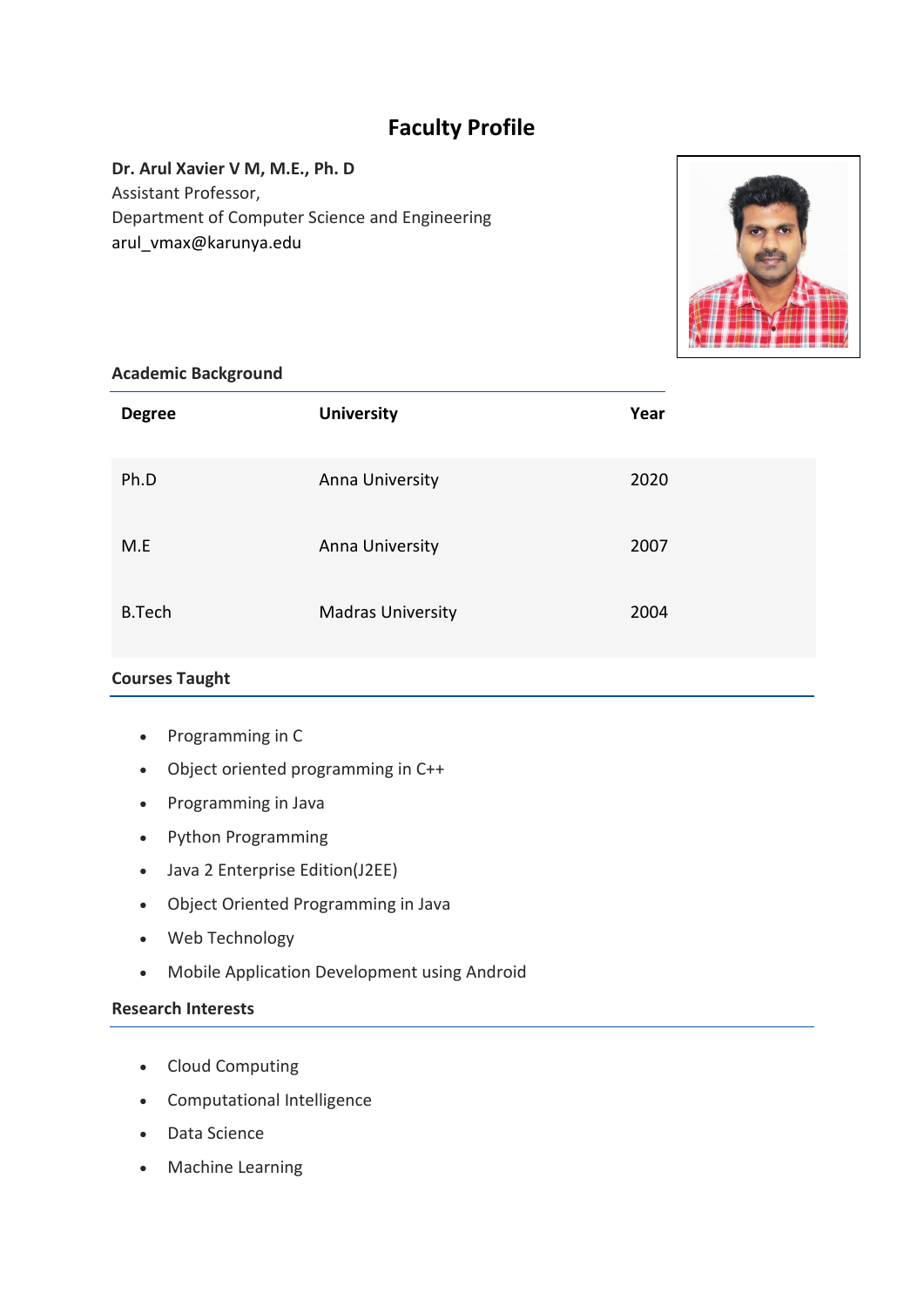#### **Most recent Publications**

- Babu, S.A., Raj, R.J.S., Arul Xavier, V.M., Muthukumaran, N. "DCT based enhanced tchebichef moment using huffman encoding algorithm (ETMH)", Proceedings of the 3rd International Conference on Intelligent Communication Technologies and Virtual Mobile Networks, ICICV 2021, Page No. 522–527, 9388504
- Velliangiri, S., Karthikeyan, P., Arul Xavier, V.M. and Baswaraj, D.. "Hybrid electro search with genetic algorithm for task scheduling in cloud computing", *Ain Shams Engineering Journal, 2020*
- Christy, J.J.J., Joseph, S.I.T., Sudhakar, S. and Arul Xavier, V.M., "Emotion detection in text and acoustic based applications". *Journal of Green Engineering*, *10*, pp.3006- 3020.
- Arul Xavier V.M.; Rakul David S.; Dani Rajan A.S.; Jeba Praveen S.J.; Guneel Kumar A.J, Framework for National Highway Review System. In *2020 6th International Conference on Advanced Computing and Communication Systems (ICACCS)* , 2020, March, (pp. 961-966). IEEE.
- Swamidason, I.T.J., Tatiparthi, S., Arul Xavier, V.M., Devadass, C.S.C., "Exploration of diverse intelligent approaches in speech recognition systems", International Journal of Speech Technologythis link is disabled, 2020.
- Periyasami, K., Arul Xavier. V., Joseph, I.T., Sarveshwaran, V. "Combinatorial double auction based meta-scheduler for medical image analysis application in grid environment", Recent Advances in Computer Science and Communicationsthis link is disabled, 2020, 13(5), pp. 999–1007.
- Arul Xavier V.M, Annadurai S, Hybrid starling social spider algorithm for energy and load aware task scheduling in cloud computing, International Journal of Innovative Technology and Exploring Engineering, 2019, 8(9), pp. 3135-3142
- Arul Xavier V.M, Annadurai S, Chaotic social spider algorithm for load balance aware task scheduling in cloud computing, Cluster Computing, 2019, 22, pp. 287-297.
- [Christopher K.K.,](https://www.scopus.com/authid/detail.uri?authorId=57215300783) [Arul Xavier V.M.,](https://www.scopus.com/authid/detail.uri?authorId=57200393527) [Karthikeyen P.,](https://www.scopus.com/authid/detail.uri?authorId=57195048976) Smart Toll Tax Automation and Monitoring System Using Android Application, IEEE International Conference on Intelligent Techniques in Control, Optimization and Signal Processing, INCOS 2019, 2019, 8951396.
- [Anushree B.,](https://www.scopus.com/authid/detail.uri?authorId=57214288206) [Arul Xavier V.M.,](https://www.scopus.com/authid/detail.uri?authorId=57200393527) Comparative Analysis of Latest Task Scheduling Techniques in Cloud Computing environment, Proceedings of the 2nd International